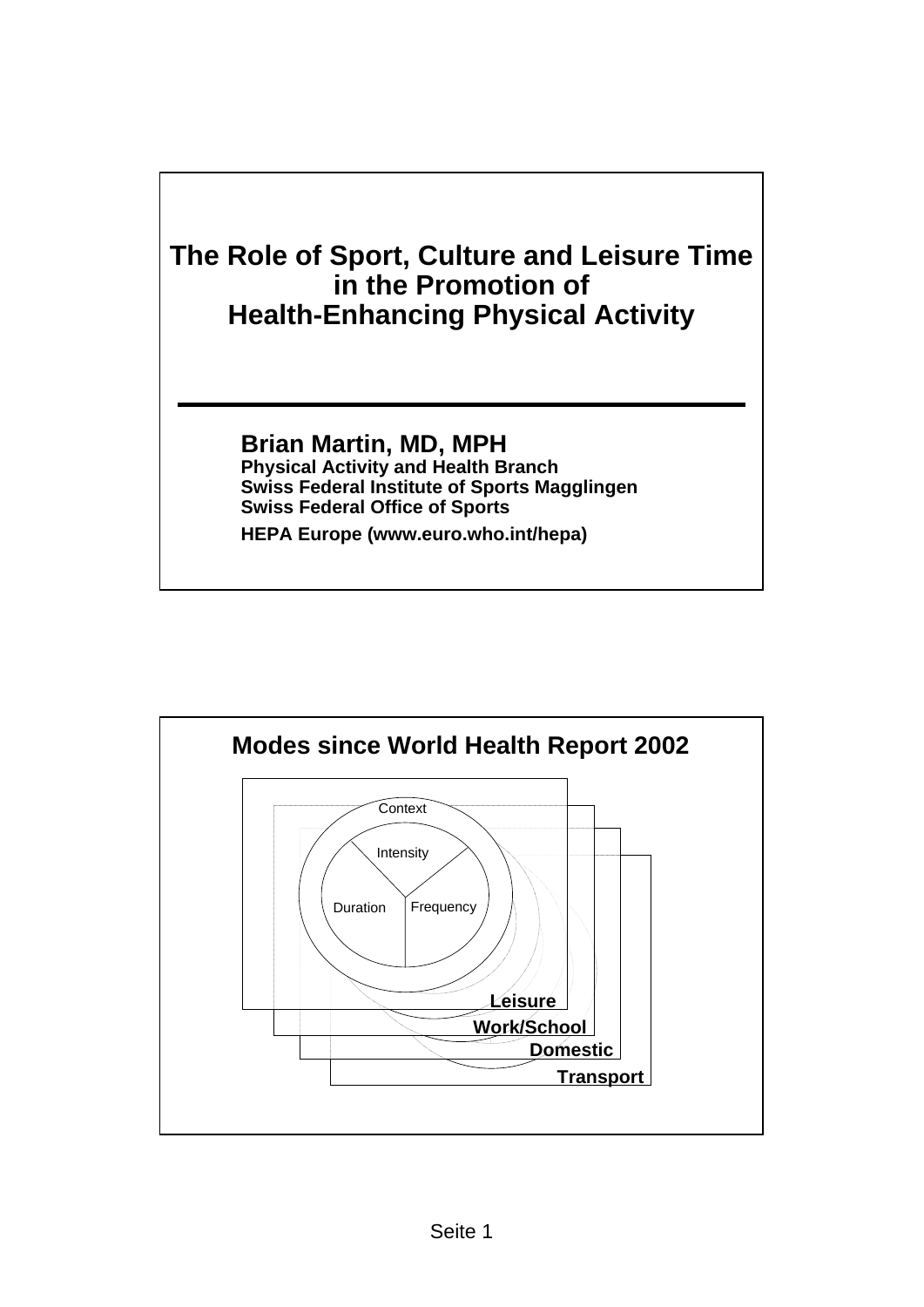

- **Participation patterns in sport**
- **Contribution of sports to health-enhancing physical activity HEPA**
- **Possibilities for inter-sectoral collaboration**

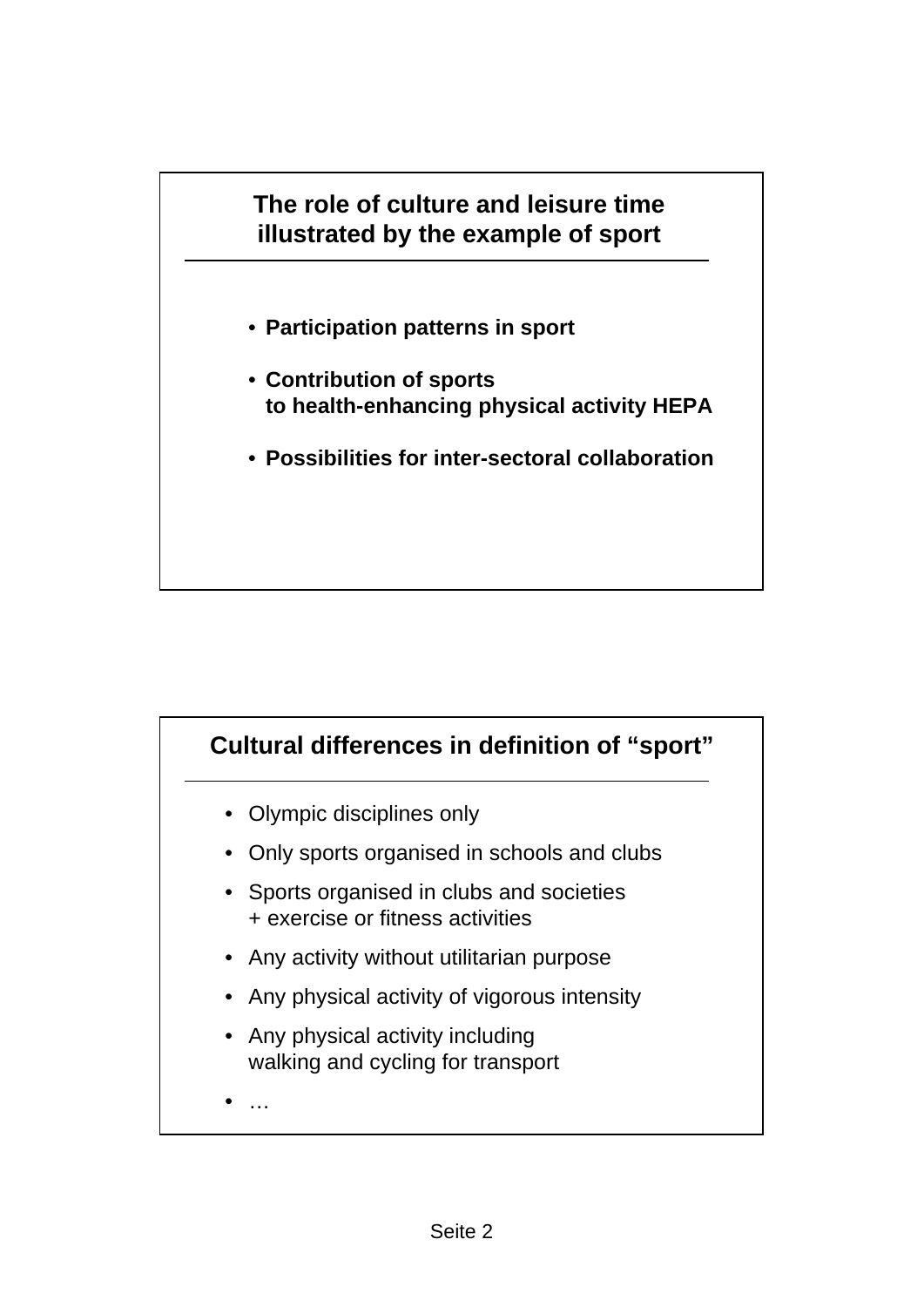

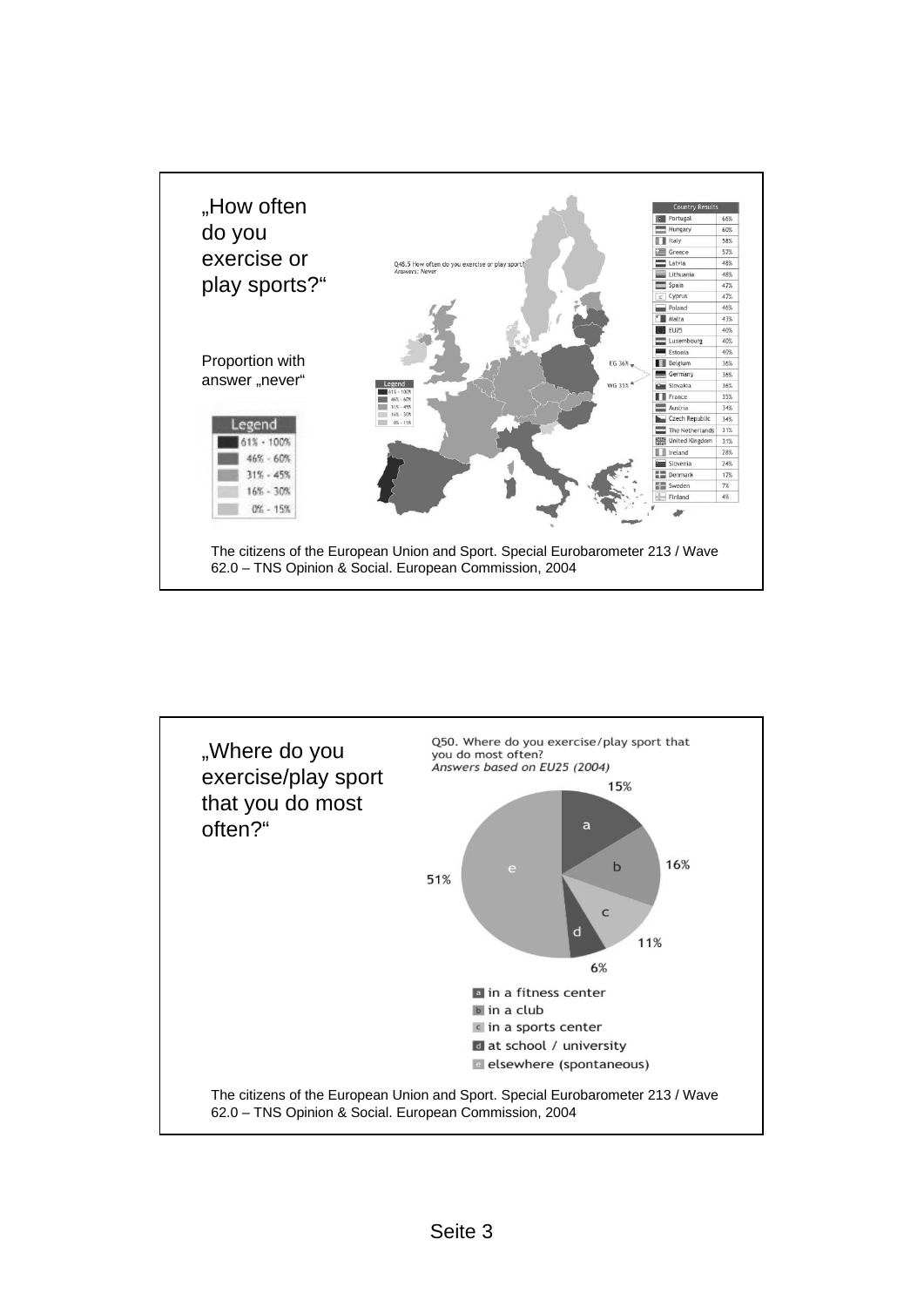## **The role of culture and leisure time illustrated by the example of sport**

• **Contribution of sports to health-enhancing physical activity HEPA**

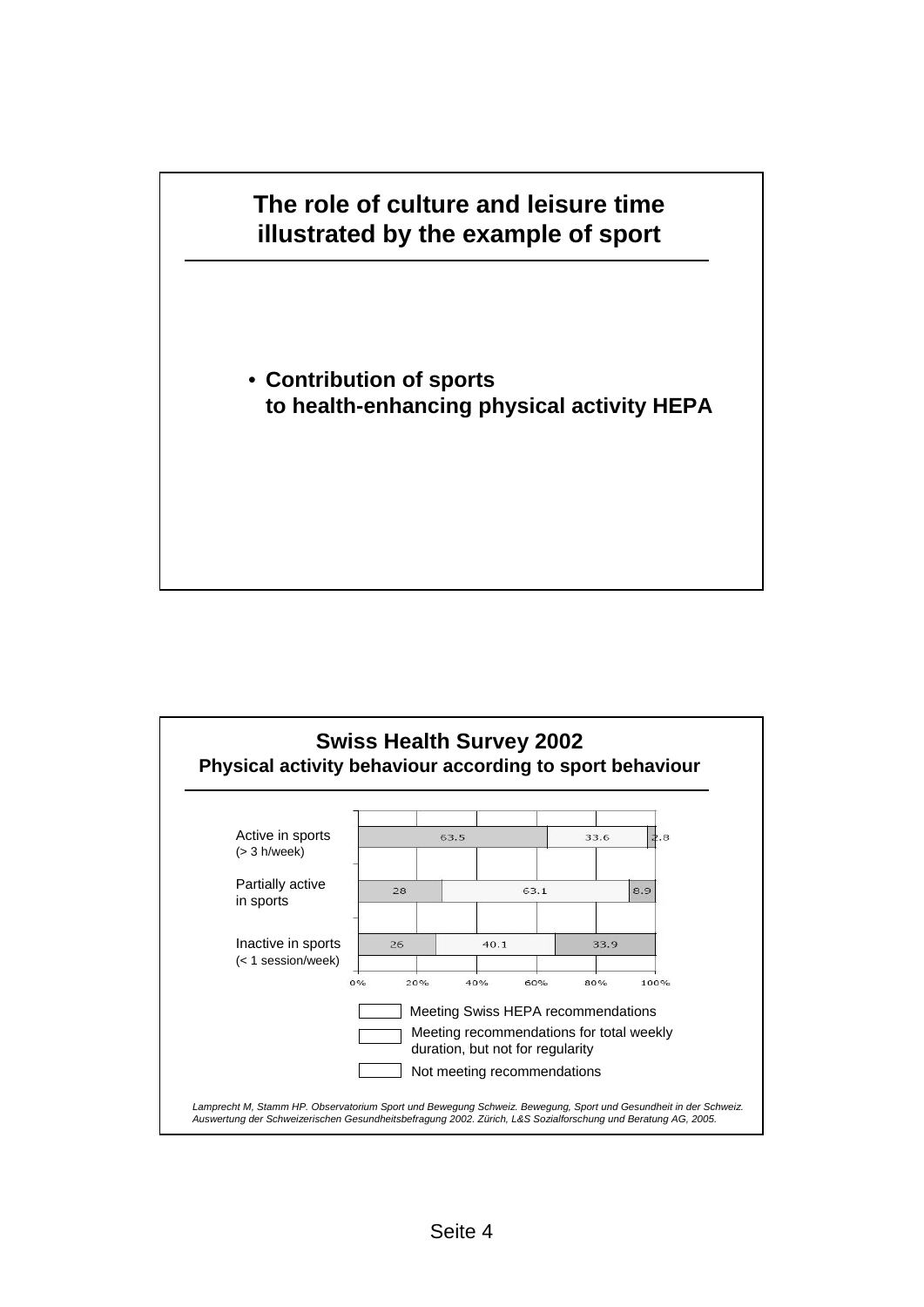

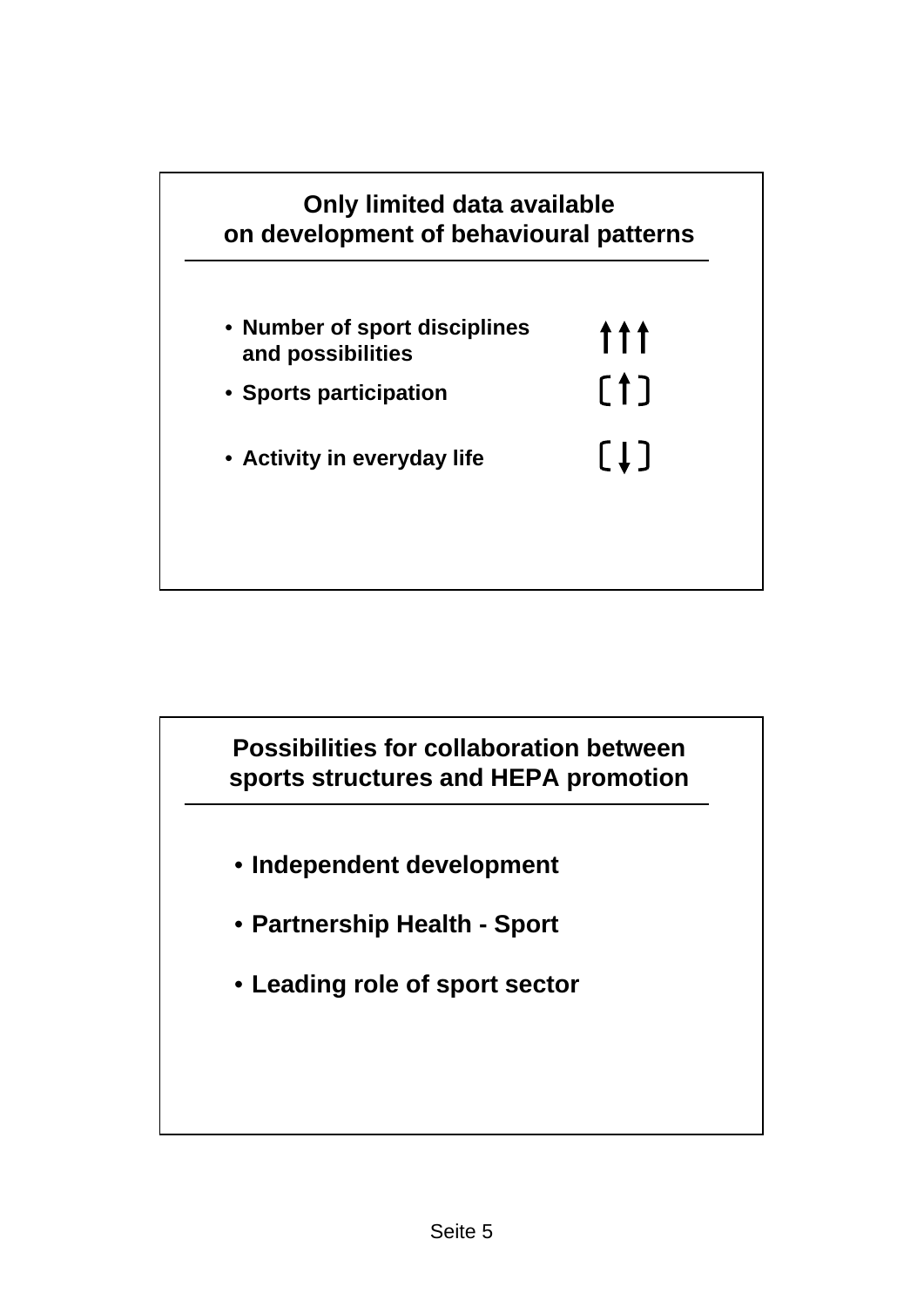## **Sport, culture and leisure Time Conclusions for HEPA promotion**

- **Great potential in the motivational power of culture and sport**
- **Use the cultural background and the voluntary involvement**
- **The challenge remains to reach further population groups**
- **Sports and culture can contribute to the solution, but can never be the solution alone**

## **Sport, culture and leisure Time Conclusions for HEPA promotion**

• **Learn from the diversity of approaches**